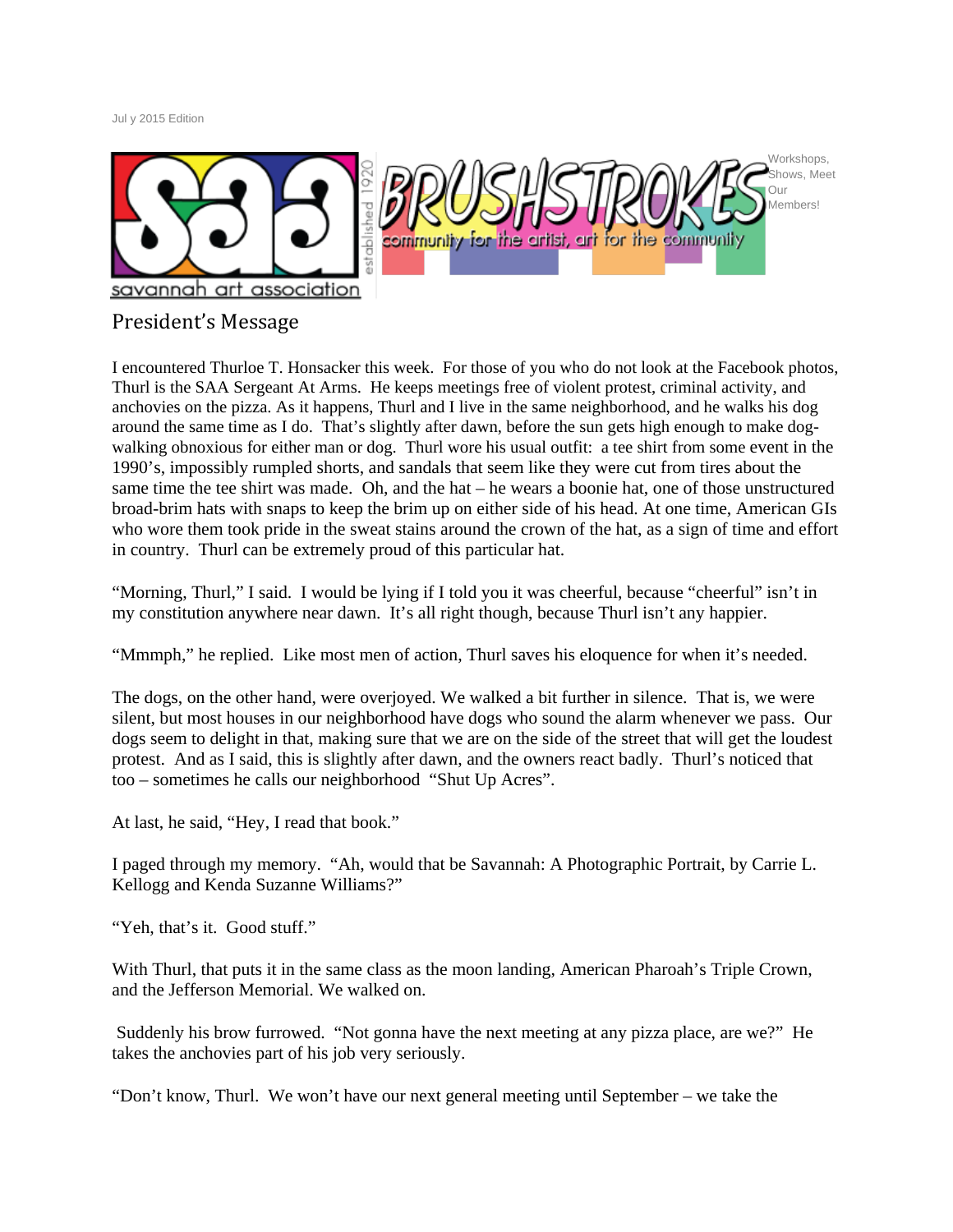summer off. A pizza place is pretty unlikely, though. I wouldn't bring my anchovy grabber unless we tell you to."

"So we don't do anything all summer?"

"Oh, not true at all. We have the new airport show, the Golden demo, the Atlantic Foot and Ankle exhibits, the Gallery Espresso show, and then later on, Oatland Island and TaCa and we still do the First Saturday down on River Street, when we get enough volunteers. We'll do a children's painting workshop at Oglethorpe Mall, too.""Come to think of it, we have plein air painting in October this year and we've decided to sponsor the High School competition next year, and we need volunteers for those things too. Oh, we'll be busy, we just won't meet, during the summer."

"Hunh. Well, you have to keep me up on these things. Around noon, let's go up to the place with fries – we'll talk more. I'll buy."The place with fries is a very nice restaurant near us, and they do serve killer French fries, and a number of other wonderful dishes too. But their pricing isn't exactly in competition with Mickey D's.

"Be happy to meet with you, Thurl, but you don't have to buy. Besides, everything will be in Brushstrokes.

"Aw, I want to. I had some spare change on American Pharoah in the Derby, and I rolled it over to the Preakness, and then I rolled it over again to the Belmont. I'm pretty good for awhile."Carrie's book must be better than I thought. Can't wait to have my copy delivered.

The gallery is still in its construction and approval stage. That means putting the final touches on the building, and going through the occupancy approval process with various agencies. It's a much more complicated process than you'd imagine, and it's hard to say when it will be done. Bobbie is keeping her eye on it – we'll let you know the minute we hear anything solid.

We have some exciting exhibition opportunities coming up, including a few that we haven't had before. The details aren't in place yet, but stay tuned.

Ed

We will be Painting with the Children On July 3<sup>rd</sup> at the Oglethorpe Mall. If you are interested in joining us for a fun event we would love to have your assistance. This is fun and this year we are doing it four times! Call Martha Love 346-8048 to sign up. Please.

**\_\_\_\_\_\_\_\_\_\_\_\_\_\_\_\_\_\_\_\_\_\_\_\_\_\_\_\_\_\_\_\_\_\_\_\_\_\_\_\_\_\_\_\_\_\_\_\_\_\_\_\_\_\_\_\_\_\_\_\_\_\_\_\_**

Don't forget to sign up for Ed's Playshop at Generation One. Next Saturday June 20from 10 am to 2 pm. "The Art of Illumination". Cost \$15. See you there!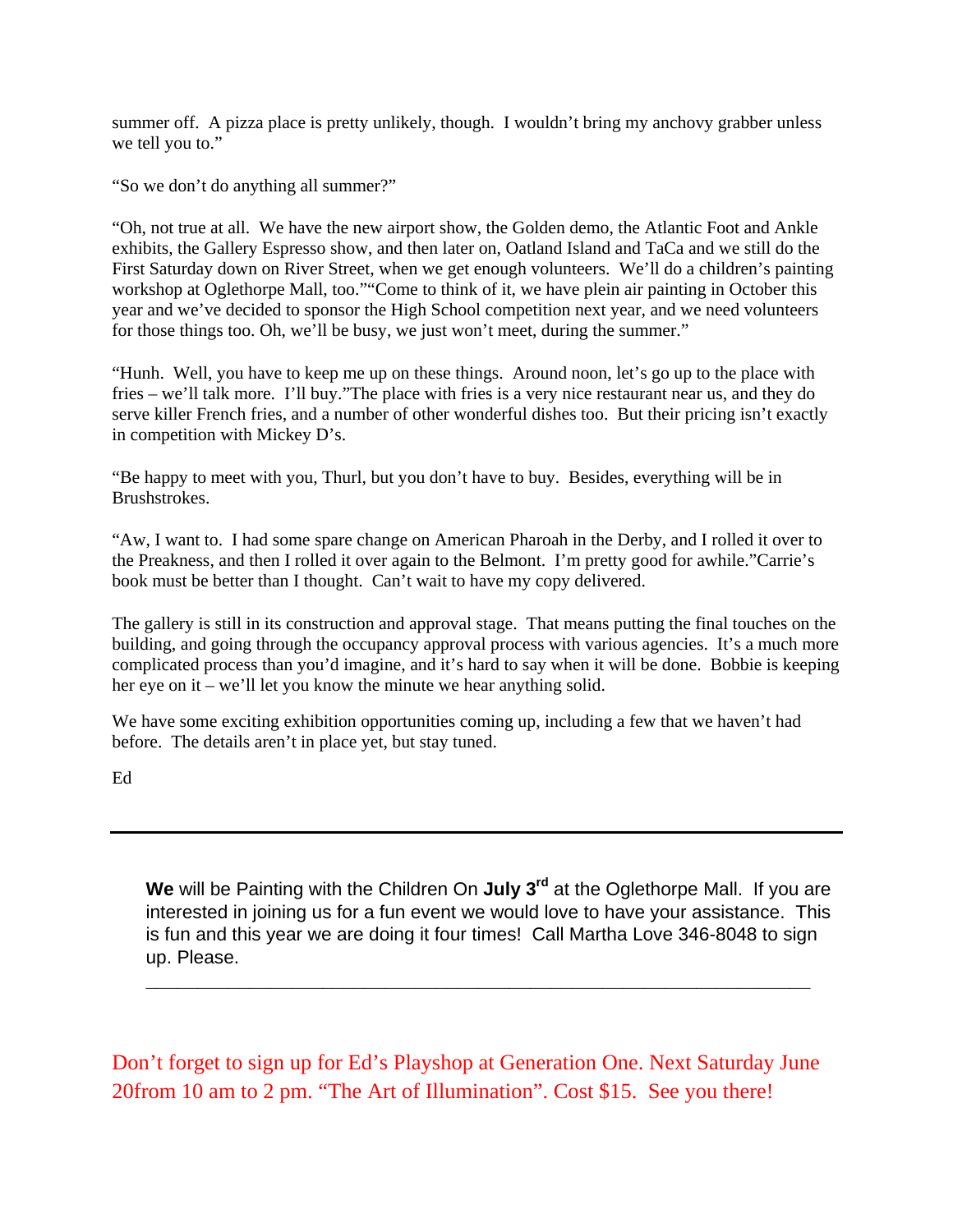

**Calendar Update**

### **June 2015**

1 SAA BOD Meeting Johnny Harris Restaurant 5 p.m.

### No General Meeting

20 Playshop "The Art of Illumination" With Ed Eckstrand. Bring your watercolors and Gouache and small brushes. Cost \$15. At Generation One. Call 350-7587 to sign up.

30 Take Down Airport Show. 10 a.m.

#### **July 2015**

- 3 Painting with the Children Oglethorpe Mall 11-3 Please volunteer to help! Call Martha Love 346-8048.
- 6 No BOD Meeting
- 7 Hang new Airport Show. 10 a.m.
- No General Meeting

18 Playshop has changed. (Barry Nehr will do his later). Becky Marcussen will do a playshop with YUPO paper. Time 10 -2 at Generation One. Call to sign up. 350-7587.

#### **August**

- 3 Hang art at Gallery Espresso. 9 a.m. Entry fee \$10.
- 3 SAA BOD meeting 5:00 p.m. Johnny Harris Restaurant.
- 8 FREE Golden Demo at Generation One.10—1. Call to register. Only 25 can participate. Thanks.
- 13 Reception and Awards given at the Airport Show 6 p.m.
- 14 Hang art at Oatland Island 1 p.m. First 18 pieces accepted. Comes down Sept. 11
- 14 Reception for Gallery Espresso 6-8 p.m.
- 15 Playshop at Generation One on Photography with Alfie Wace. Cost \$15.
- 16 Opening Reception of Oatland Island Show reception 1-3 p.m.
- 31 Take down Gallery Espresso Show. Time TBA.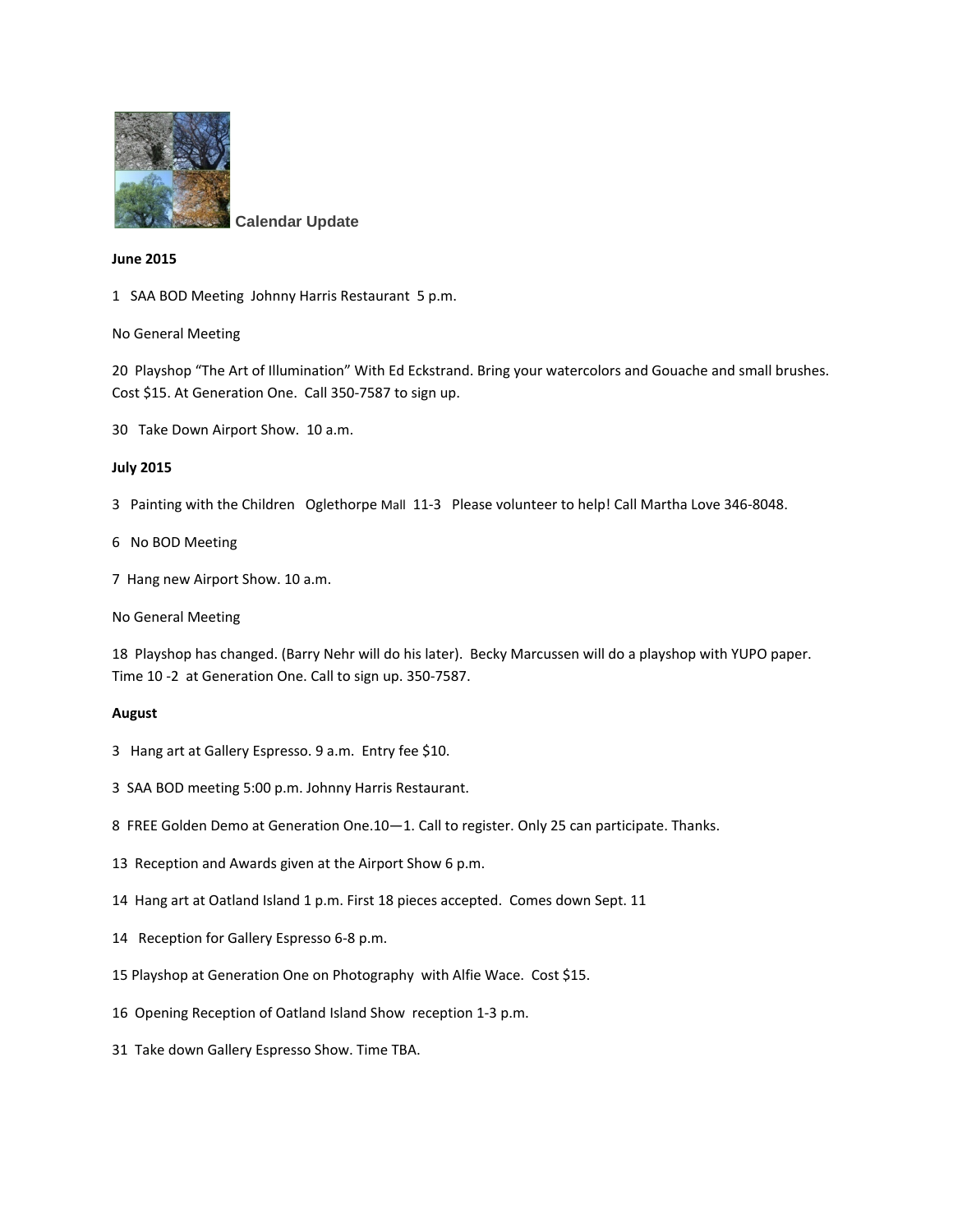Message from Margie Sone:

Could you send out to all SAA members an invitation to participate at the Gallery Espresso Show on August, 2015. The theme is 'Fountains in Savannah' Original paintings and photographs.

1. Proceeds from the sale of works will be shared at 60% to the Artist and 40% to Gallery Espresso.

2. Neither the Gallery nor Artist shall alter set prices without mutual consent.

3. The Gallery has the right to hold the exhibition for a maximum of one month.

4. The Gallery will pay the Artist for any proceeds from the sale of work within 14 business days.

5. Works should be properly finished or framed in a clean consistent manner with point to point wiring that is sufficient to support the weight of said works. Damages that occur from improper framing will not be the responsibility of the Gallery.

6. Works should not exceed 40 lbs.

7. The Artist will provide image of the work via email.

8. The hanging day and reception will be announced at a later date.

9. To participate in this show, please contact Margie Sone Gravina [margiesone@Hotmail.com](mailto:margiesone@Hotmail.com)

Last year, we had at least 3 sales at this show. Thanks so much, Margie

Hello SAA Members,

## **Due to required maintenance on the Airport Art Gallery by Airport personnel, there have been changes in our upcoming show**.

 $\overline{\phantom{a}}$  , and the contribution of the contribution of the contribution of the contribution of the contribution of the contribution of the contribution of the contribution of the contribution of the contribution of the

We will still take down the existing show 10:00 A.M., Tuesday, June 30. If you have artwork at the airport, please retrieve it at that time. For the next week after we remove all the artwork, the Airport maintenance personnel will be painting and making repairs to the art gallery. We will hang our new show "**Savannah, Off the Beaten Path**" 10:00 A.M., Tuesday, July 7. This will be a judged show for 1st, 2nd, 3rd, and honorable mention. This show will have a \$10 entry fee for each piece of original artwork (no prints please). Our reception for this show will be at the airport, 6:00 P.M. Thursday, August 13.

Please email to me [bgentry@comcast.net](mailto:bgentry@comcast.net) your entries' title, medium, size, price, and your phone number at least 2 days prior to the hanging date so that I may have the labels ready for your artwork.

Make sure your membership in SAA is up to date, for only SAA paid members are eligible for shows.

I'm sorry things had to be changed because of the confusion it may cause, but it is for the better as we will have a beautiful, freshly painted gallery to show our artwork. The Savannah/Hilton Head Airport has been very generous and gracious to Savannah Art Association in providing a beautiful gallery, a conference room to set up for receptions, and they even supply table cloths, bottled water, soft drinks, ice, etc. for our show receptions. We need to show our appreciation by taking full advantage of their hospitality and if you should get a chance, give Tiffany Fluegel, Savannah/Hilton Head Airport Marketing Coordinator, a big "THANK YOU."

Barbara Gentry, SAA Secretary

[www.savannahartassociation.com](http://www.savannahartassociation.com/)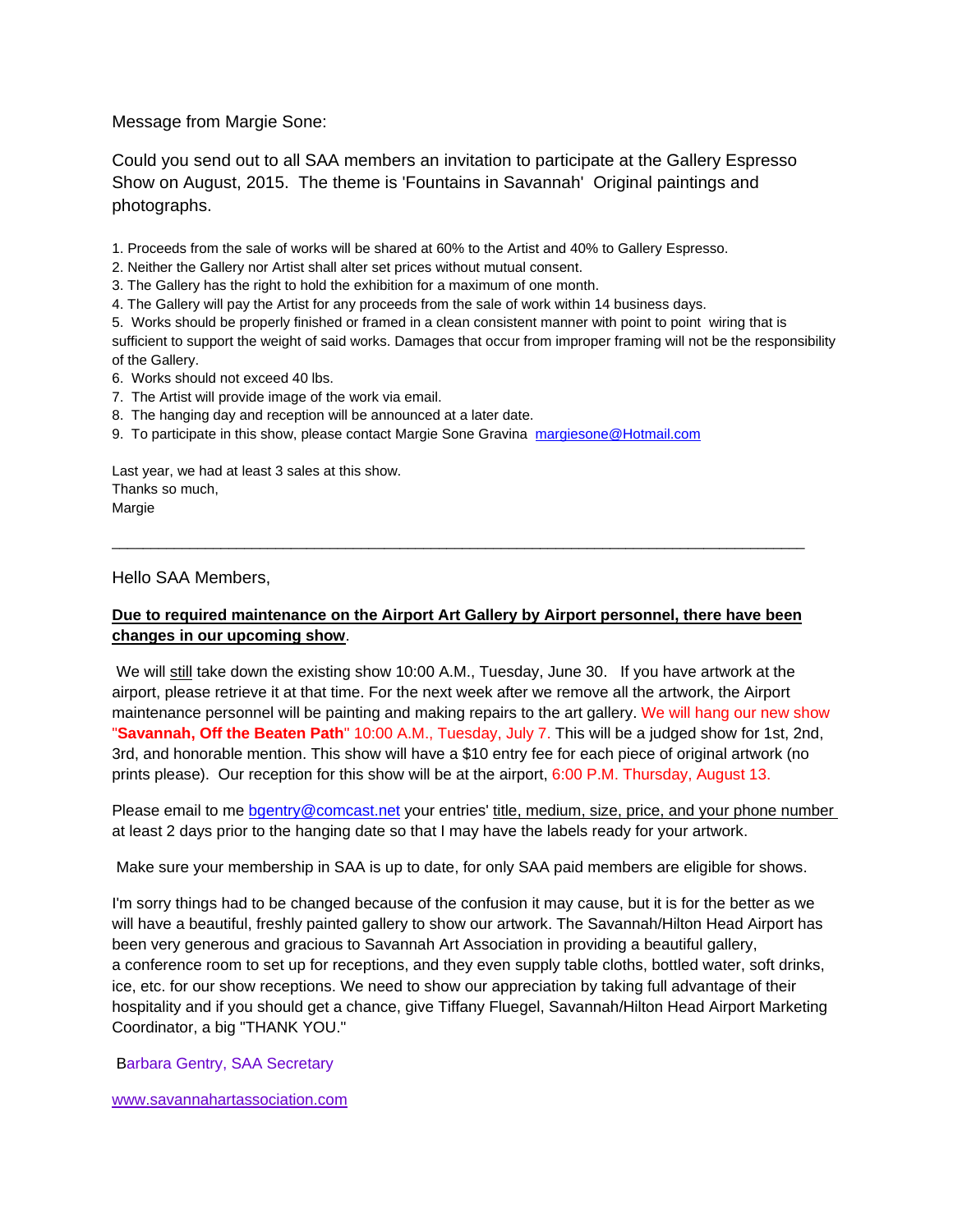### FEATURED ARTIST

Cathy Sizer

# **Cathy Sizer**

**Cathy J. Sizer** is a self-taught jewelry artist inspired by the beauty of the Victorian and Edwardian Periods in history. Cathy uses almost exclusively exquisite handmade materials of all kinds including Czech Glass, Raku Pottery, Semiprecious Stones, Lampwork Beads, Pearls, Swarovksi Crystals, Copper, Sterling and Silver Plate, as well as Gold Plated findings and Vintage materials when available. The result is modern, one-of-a-kind, unusual, intricate and artistic jewelry.

Visit Cathy's Website at **[www.etsy.com/shop/ringsofdesire](http://www.etsy.com/shop/ringsofdesire)**

Or, Send Cathy a direct email at: [RingsOfDesireByCathy@gmail.com](mailto:ringsofdesirebycathy@gmail.com)

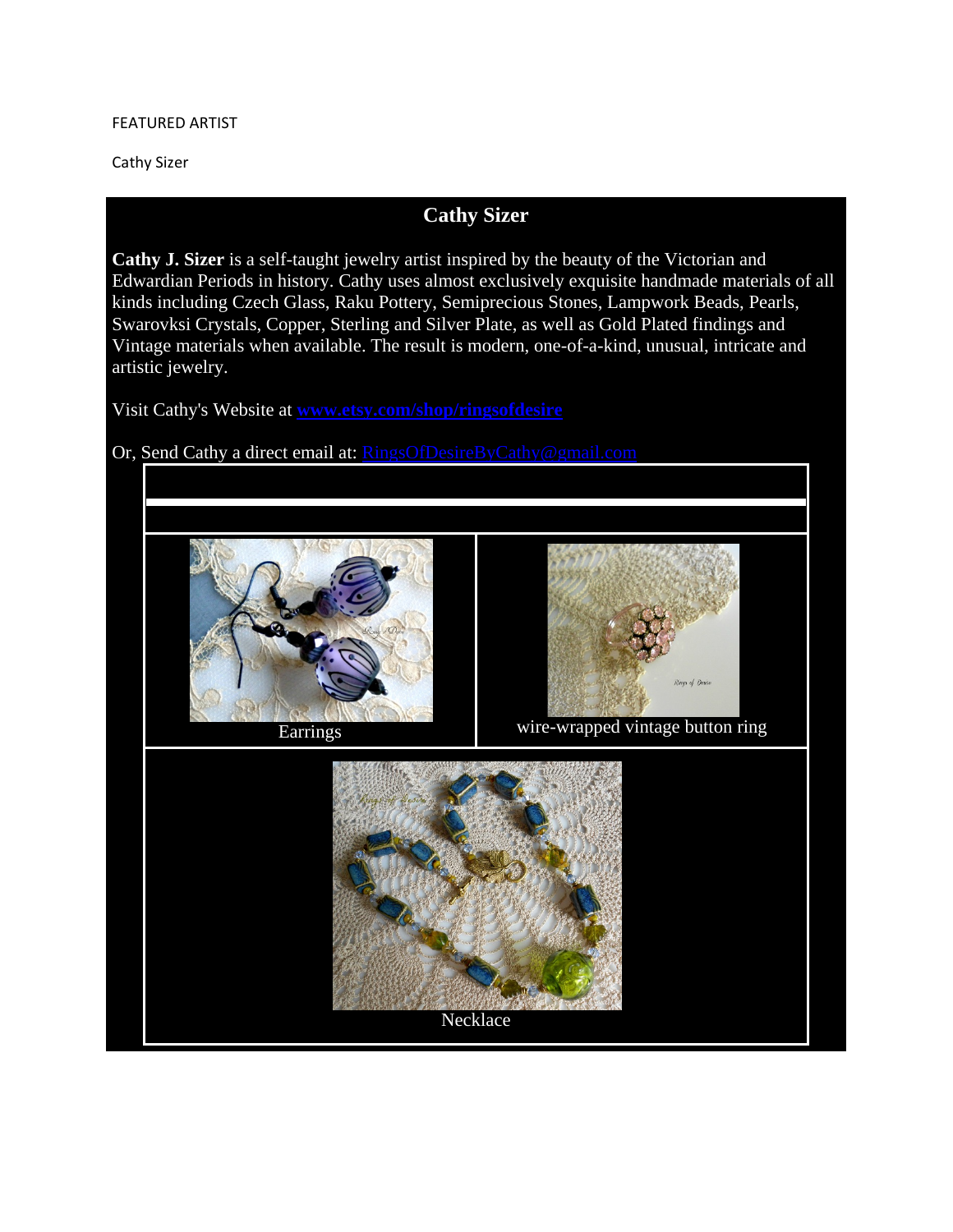**There is a new venue for displaying your artwork becoming available now.** Atlantic Foot and Ankle has asked for our members to display their art and place it for sale in their local offices. If you may be interested you can contact Ed Eckstrand at **Farbear@hotmail.com.** 

# **An Invitation for Savannah Art Association Members**

We've been contacted by Atlantic Foot and Ankle, a consortium of doctors with offices and surgical centers throughout the Savannah area. They would like us to supply their facilities with art for sale. They would welcome any art for display, and would display it without charging any fee if there was a sale. They are particularly interested in art that reflects the local area of the specific site, but would welcome any art that makes their offices and centers more welcoming.

There's no restriction on the type of art: landscapes, portraits, photography, abstracts, etc., and there's no restriction on medium – they will accept two-dimensional art of any sort, including well-constructed prints (on canvas, for example). All the art must be framed and ready to hang.

Their facilities can accommodate both larger pieces and smaller pieces. They will hang in reception areas, meeting areas, consultation rooms, and therapeutic facilities, so they must be reasonably robust. We currently plan to supply art for:

- The offices in Savannah (behind Saint Joseph's Hospital)
- A surgical center in Savannah (opening in the summer)
- Offices in Hardeeville
- Offices in Hinesville

We will supply art for the Savannah offices first. Those offices include a reception area, a large conference room, eight consultation rooms, and transit areas. We estimate that the Savannah facility will require fifteen to twenty pieces. We expect the exhibition in all offices to total For the Savannah offices, the art will hang for six months, longer if the artist and Atlantic Foot and Ankle agree that it's desirable.

The Association will collect a twenty-five percent (25%) fee on any art sold, and will ask any artist who sells a piece to replace it with another. As we understand the need of each office better, we will send a notice on that office – the number and theme of The Association will use the same process we use for exhibitions. Please register your art with us, specifying title name, artist name, medium, and price. Please include the Association fee in your price. Please deliver the art to the location specified – for the Savannah offices, we ask that you delivered it directly there, at a time and on a date we specify. We also ask that you pick up your art when the exhibition changes.